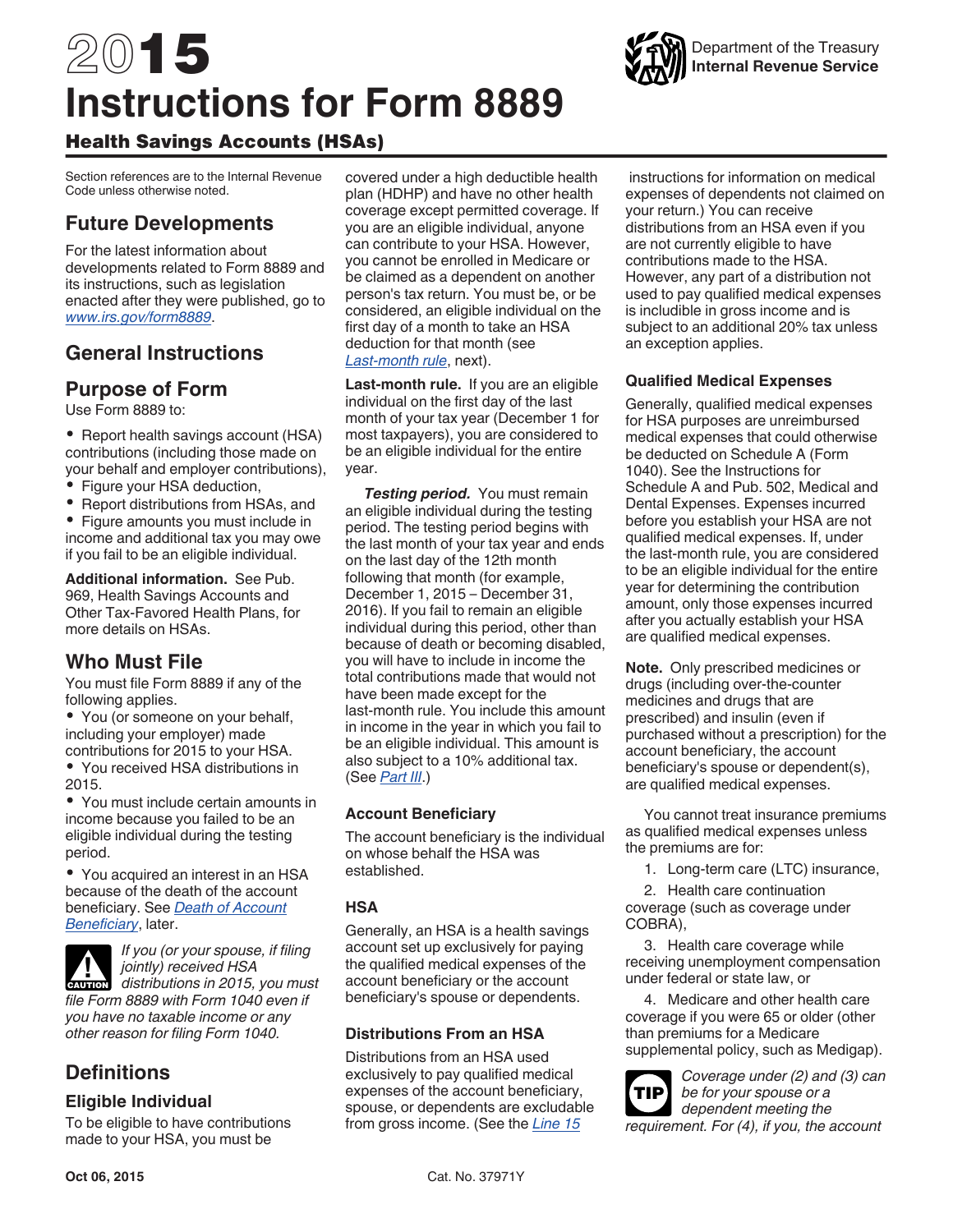<span id="page-1-0"></span>*beneficiary, are under age 65, Medicare premiums for your spouse or dependents (who are age 65 or older) generally are not qualified medical expenses.*

#### **High Deductible Health Plan**

An HDHP is a health plan that meets the following requirements.

|                                              | Self-only<br>coverage | Family<br>coverage |
|----------------------------------------------|-----------------------|--------------------|
| Minimum annual<br>deductible                 | \$1,300               | \$2,600            |
| Maximum annual<br>out-of-pocket<br>expenses* | \$6.450               | \$12,900           |

\* This limit does not apply to deductibles and expenses for out-of-network services if the plan uses a network of providers. Instead, only deductibles and out-of-pocket expenses (such as copayments and other amounts, but not premiums) for services within the network should be used to figure whether the limit is reached.

An HDHP can provide preventive care and certain other benefits with no deductible or a deductible below the minimum annual deductible. For more details, see Pub. 969. An HDHP does not include a plan if substantially all of the coverage is for accidents, disability, dental care, vision care, or long-term care. An HDHP also cannot be insurance that you are permitted to have in addition to an HDHP. See *Other Health Coverage*, next.

#### **Other Health Coverage**

If you have an HSA, you (and your spouse, if you have family coverage) generally cannot have any health coverage other than an HDHP. But your spouse can have health coverage other than an HDHP if you are not covered by that plan. If you have a health flexible spending arrangement or health reimbursement arrangement, see Pub. 969.

**Exceptions.** You can have additional insurance that provides benefits only for:

Liabilities under workers' compensation laws, tort liabilities, or liabilities arising from the ownership or use of property;

- A specific disease or illness; or
- A fixed amount per day (or other period) of hospitalization.

You can also have coverage (either through insurance or otherwise) for accidents, disability, dental care, vision care, or long-term care.

For information on prescription drug plans, see Pub. 969.

#### **Disabled**

An individual generally is considered disabled if he or she is unable to engage in any substantial gainful activity due to a physical or mental impairment which can be expected to result in death or to continue indefinitely.

#### **Death of Account Beneficiary**

If the account beneficiary's surviving spouse is the designated beneficiary, the HSA is treated as if the surviving spouse were the account beneficiary. The surviving spouse completes Form 8889 as though the HSA belonged to him or her.

If the designated beneficiary is not the account beneficiary's surviving spouse, or there is no designated beneficiary, the account ceases to be an HSA as of the date of death. The beneficiary completes Form 8889 as follows.

Enter "Death of HSA account beneficiary" across the top of Form 8889.

• Enter the name(s) shown on the beneficiary's tax return and the beneficiary's SSN in the spaces provided at the top of the form and skip Part I.

On line 14a, enter the fair market value of the HSA as of the date of death.

• On line 15, for a beneficiary other than the estate, enter qualified medical expenses incurred by the account beneficiary before the date of death that the beneficiary paid within 1 year after the date of death.

Complete the rest of Part II.

If the account beneficiary's estate is the beneficiary, the value of the HSA as of the date of death is included on the account beneficiary's final income tax return. Complete Form 8889 as described above, except you should complete Part I, if applicable.

The distribution is not subject to the additional 20% tax. Report any earnings on the account after the date of death as income on your tax return.

**Note.** If, during the tax year, you are the beneficiary of two or more HSAs or you are a beneficiary of an HSA and you

have your own HSA, you must complete a separate Form 8889 for each HSA. Enter "statement" at the top of each Form 8889 and complete the form as instructed. Next, complete a controlling Form 8889, combining the amounts shown on each of the statement Forms 8889. Attach the statements to your paper tax return after the controlling Form 8889.

#### **Deemed Distributions From HSAs**

The following situations result in deemed distributions from your HSA. • You engaged in any transaction prohibited by section 4975 with respect to any of your HSAs, at any time in 2015. Your account ceases to be an HSA as of January 1, 2015, and you must include the fair market value of all assets in the account as of January 1, 2015, on line 14a.

• You used any portion of any of your HSAs as security for a loan at any time in 2015. You must include the fair market value of the assets used as security for the loan as income on line 21 of Form 1040 or Form 1040NR.

Any deemed distribution will not be treated as used to pay qualified medical expenses. Generally, these distributions are subject to the additional 20% tax.

#### **Rollovers**

A rollover is a tax-free distribution (withdrawal) of assets from one HSA or Archer MSA that is reinvested in another HSA of the same account beneficiary. Generally, you must complete the rollover within 60 days after you received the distribution. An HSA can only receive one rollover contribution during a 1-year period. See Pub. 590−A, Contributions to Individual Retirement Arrangements (IRAs), for more details and additional requirements regarding rollovers.

**Note.** If you instruct the trustee of your HSA to transfer funds directly to the trustee of another of your HSAs, the transfer is not considered a rollover. There is no limit on the number of these transfers. Do not include the amount transferred in income, deduct it as a contribution, or include it as a distribution on line 14a.

# **Specific Instructions**

**Name and social security number (SSN).** Enter your name(s) as shown on your tax return and the SSN of the HSA account beneficiary. If married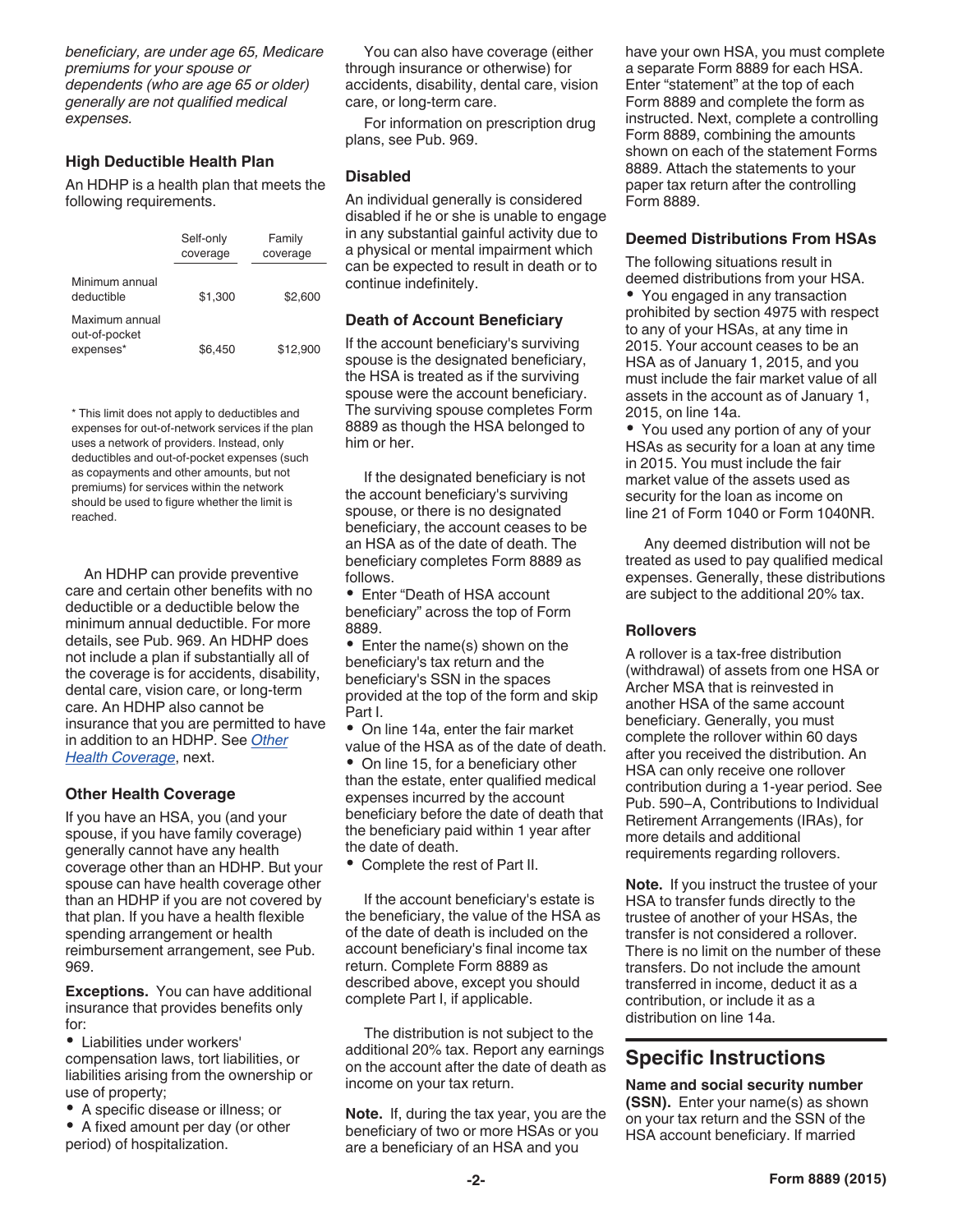filing jointly and both you and your spouse have HSAs, complete a separate Form 8889 for each of you.

# **Part I—HSA Contributions and Deductions**

Use Part I to figure:

Your HSA deduction,

Any excess contributions you made (or those made on your behalf), and

Any excess contributions made by an employer (see *[Excess Employer](#page-4-0)  [Contributions](#page-4-0)*, later).

#### **Figuring Your HSA Deduction**

The maximum amount that can be contributed to your HSA depends on the type of HDHP coverage you have. If you have self-only coverage, your maximum contribution is \$3,350. If you have family coverage, your maximum contribution is \$6,650.

**Note.** If you are age 55 or older at the end of your tax year, you can make an additional contribution of \$1,000.

Your maximum contribution is reduced by any employer contributions to your HSA, any contributions made to your Archer MSA, and any qualified HSA funding distributions.

You can make deductible contributions to your HSA even if your employer made contributions. However, if you (or someone on your behalf) made contributions in addition to any employer contributions and qualified HSA funding distributions, you may have to pay an additional tax. See *[Excess Contributions You Make](#page-4-0)*, later.

You cannot deduct any contributions for any month in which you were enrolled in Medicare. Also, you cannot deduct contributions if you can be claimed as a dependent on someone else's 2015 tax return.

#### **How To Complete Part I**

Complete lines 1 through 13 as instructed on the form. However, if you, and your spouse if filing jointly, are both eligible individuals and either of you have an HDHP with family coverage, you both are treated as having only the family coverage plan. Disregard any plans with self-only coverage.

Complete a separate Form 8889 for each spouse. Combine the amounts on line 13 of both Forms 8889 and enter this amount on Form 1040, line 25; or Form 1040NR, line 25. Be sure to attach both Forms 8889 to your paper tax return.

#### **Line 1**

If you were covered, or considered covered, by a self-only HDHP and a family HDHP at different times during the year, check the box for the plan that was in effect for a longer period. If you were covered by both a self-only HDHP and a family HDHP at the same time, you are treated as having family coverage during that period. If, on the first day of the last month of your tax year, December 1 for most taxpayers, you had family coverage, check the "family" box.

#### **Line 2**

Include on line 2 only those amounts you, or others on your behalf, contributed to your HSA in 2015. Also, include those contributions made from January 1, 2016, through April 18, 2016, that were for 2015. Do not include employer contributions (see line 9) or amounts rolled over from another HSA or Archer MSA. See *[Rollovers](#page-1-0)*, earlier. Also, do not include any qualified HSA funding distributions (see line 10). Contributions to an employee's account through a cafeteria plan are treated as employer contributions and are not included on line 2.

#### **Line 3**

When figuring the amount to enter on line 3, apply the following rules.

1. Use the family coverage amount if you or your spouse had an HDHP with family coverage. Disregard any plan with self-only coverage.

2. If the last-month rule (see *[Last-month rule](#page-0-0)*, earlier) applies, you are considered an eligible individual for the entire year. You are treated as having the same HDHP coverage for the entire year as you had on the first day of the last month of your tax year.

3. If you were, or were considered, an eligible individual for the entire year and you did not change your type of coverage, enter \$3,350 for a self-only HDHP or \$6,650 for a family HDHP on line 3. (See (6) in this list.)

4. If you were, or were considered, an eligible individual for the entire year and you changed your type of coverage during the year, enter on line 3 (see (6) in this list) the greater of:

a. The limitation shown on the last line of the *[Line 3 Limitation Chart and](#page-3-0)  [Worksheet](#page-3-0)*, later or

b. The maximum amount that can be contributed based on the type of HDHP coverage you had on the first day of the last month of your tax year.

*If you had family coverage on the first day of the last month, you do not need to use the worksheet; enter \$6,650 on line 3.* **TIP**

5. If you were not an eligible individual on the first day of the last month of your tax year, use the *[Line 3](#page-3-0) [Limitation Chart and Worksheet](#page-3-0)*, later to determine the amount to enter on line 3. (See (6) in this list.)

6. If, at the end of 2015, you were age 55 or older and unmarried or married with self-only HDHP coverage for the entire year, you can increase the amount determined in (3) or (4) by \$1,000 (the additional contribution amount). For (5), the additional contribution amount is taken into account for each month you are an eligible individual.

**Note.** If you are married and had family coverage at any time during the year, the additional contribution amount is figured on line 7 and is not included on line 3.

See Pub. 969 for more information.



*If you must complete the* [Line 3](#page-3-0)  [Limitation Chart and](#page-3-0)

[Worksheet](#page-3-0)*, and your eligibility and coverage did not change from one month to the next, enter the same number you entered for the previous month.*

#### **Line 6**

Spouses who have separate HSAs and had family coverage under an HDHP at any time during 2015, use the following rules to figure the amount on line 6.

• If you are treated as having family coverage for each month, divide the amount on line 5 equally between you and your spouse, unless you both agree on a different allocation (such as allocating nothing to one spouse). Enter your allocable share on line 6.

*Example.* In 2015, you are an eligible individual and have self-only HDHP coverage. In March you marry and as of April 1 you have family HDHP coverage. Neither you nor your spouse qualify for the additional contribution amount. Your spouse has a separate HSA and is an eligible individual from April 1 to December 31, 2015. Because you and your spouse are considered to have family coverage on December 1, your contribution limit is \$6,650 (the family coverage maximum). You and your spouse can divide this amount in any allocation to which you agree (such as allocating nothing to one spouse).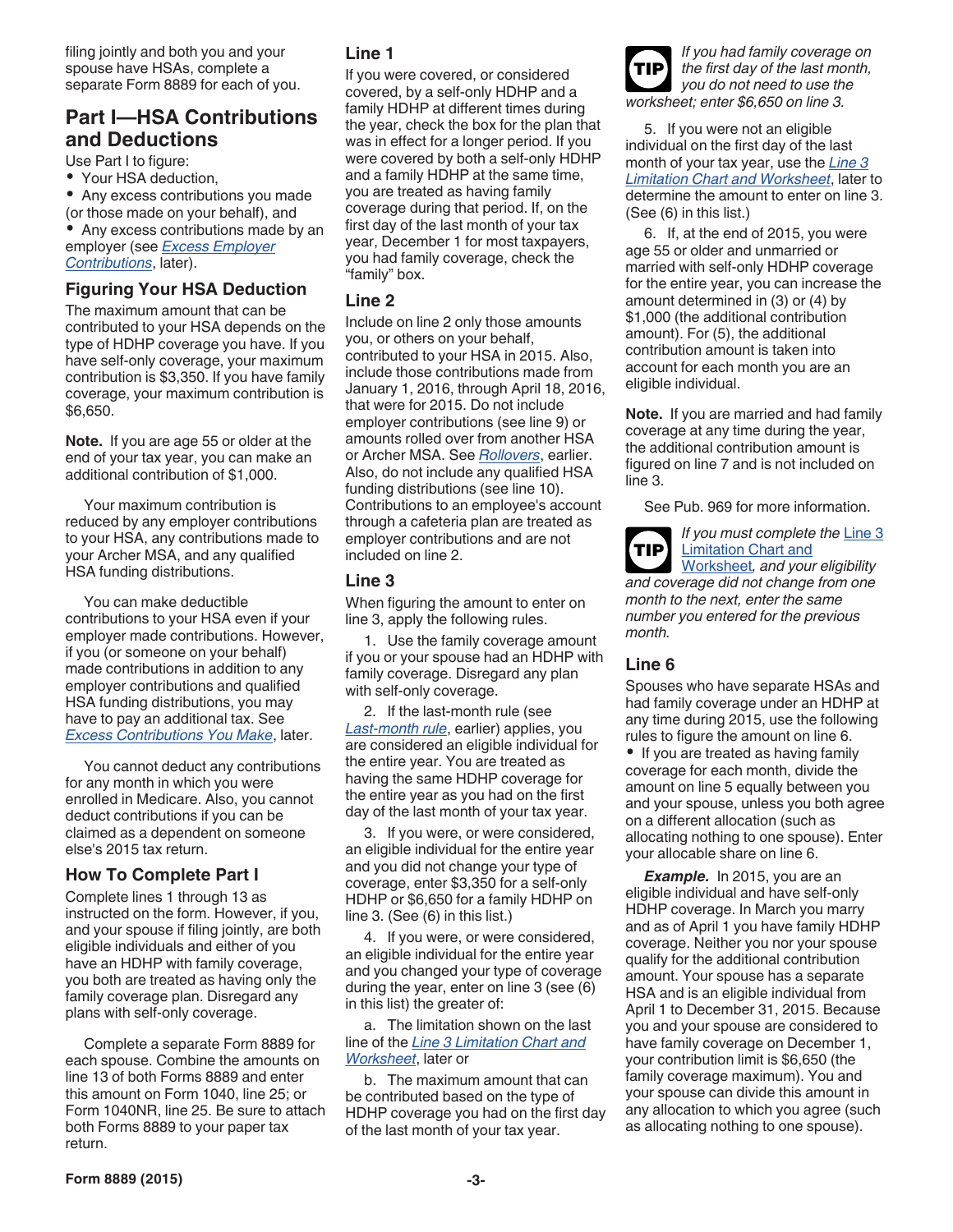<span id="page-3-0"></span>• If you are not treated as having family coverage for each month, use the following steps to determine the amount to enter on line 6.

**Step 1.** Refigure the contribution limit that would have been entered on line 5 if you had entered on line 3 the total of the worksheet amounts only for the months you were treated as having family coverage. When refiguring line 5, use the same amount you previously entered on line 4.

**Step 2.** Divide the refigured contribution limit from *Step 1* equally between you and your spouse, unless you both agree on a different allocation (such as allocating nothing to one spouse).

**Step 3.** Subtract the part of the contribution limit allocated to your spouse in *Step 2* from the amount determined in *Step 1*.

**Step 4.** Determine any other contribution limits that apply for the tax year and add that amount to the result in *Step 3*. Enter the total on line 6.

*Example.* In 2015, you are an eligible individual and have family HDHP coverage. In March you divorce and change your coverage as of April 1 to self-only. Neither you nor your ex-spouse qualify for the additional contribution amount. Your ex-spouse continued to have family HDHP coverage and was an eligible individual for the entire year. The contribution limit for the 3 months you both were considered to have family coverage is  $$1,662.50$  (\$6,650  $\times$  3 ÷ 12). You and your ex-spouse decide to divide the family coverage contribution in the following manner: 75% to your ex-spouse and 25% to you. Your contribution limit for 9 months of self-only coverage is \$2,512.50 (\$3,350  $\times$  9 ÷ 12). This amount is not divided between you and your spouse.

Because you are covered under a self-only policy on December 1, you will show \$3,350 on line 6 (the greater of either (a) \$2,928.12 (\$1,662.50 family coverage + \$2,512.50 self-only coverage – \$1,246.88 spousal allocation) or (b) the maximum amount that can be contributed (\$3,350 for self-only coverage). Your ex-spouse would show \$6,650 on line 6 (the greater of either (a) \$6,234.38 (\$1,662.50 family coverage for the 3 months prior to the divorce + \$4,987.50 family coverage maintained after the divorce – \$415.62 spousal allocation) or (b) the maximum amount that can be

contributed (\$6,650 for family coverage).

#### **Line 7**

#### **Additional Contribution Amount**

If, at the end of 2015, you were age 55 or older and married, use the *[Additional](#page-4-0)*  *[Contribution Amount Worksheet](#page-4-0)*, later, if both of the following apply.

1. You or your spouse had family coverage under an HDHP and were, or were considered to be, an eligible individual on the first day of the month.

# **Line 3 Limitation Chart and Worksheet**

Before you begin: *See the instructions for line 3, earlier. Go through this chart for each month of 2015. (Keep for your records)*



| Month in 2015                                                                       | <b>Amount from</b><br>chart above |
|-------------------------------------------------------------------------------------|-----------------------------------|
|                                                                                     |                                   |
|                                                                                     |                                   |
|                                                                                     |                                   |
|                                                                                     |                                   |
|                                                                                     |                                   |
|                                                                                     |                                   |
|                                                                                     |                                   |
|                                                                                     |                                   |
|                                                                                     |                                   |
|                                                                                     |                                   |
|                                                                                     |                                   |
|                                                                                     |                                   |
|                                                                                     |                                   |
| <b>Limitation.</b> Divide the total by 12. Enter here and on line 3 _______________ |                                   |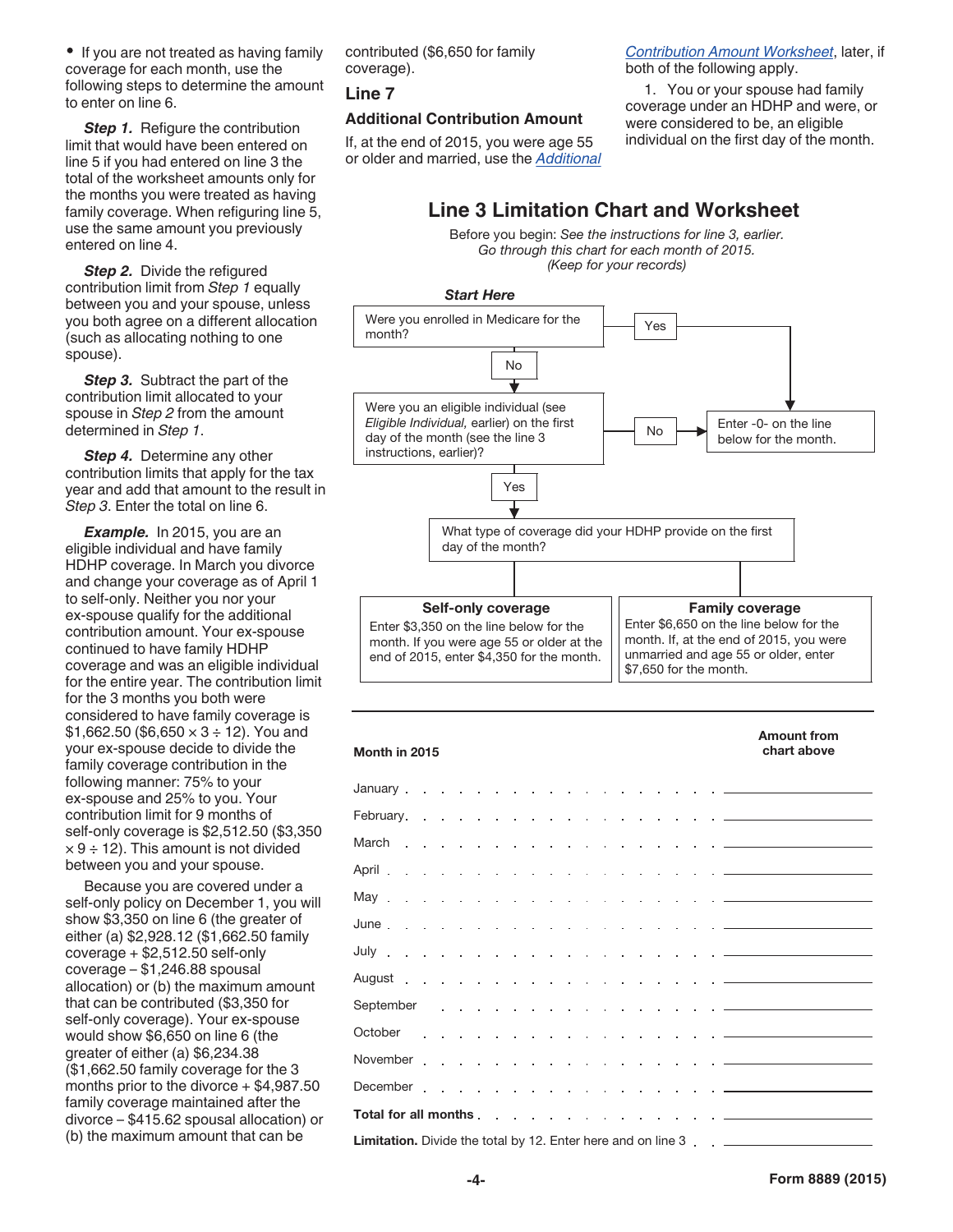<span id="page-4-0"></span>

| <b>Employer Contribution Worksheet</b>                                                        | Keep for Your Records |
|-----------------------------------------------------------------------------------------------|-----------------------|
|                                                                                               |                       |
|                                                                                               |                       |
|                                                                                               |                       |
|                                                                                               |                       |
| 5. Employer contributions for 2015. Add lines 3 and 4. Enter here and on Form 8889, line 9 5. |                       |

2. You were not enrolled in Medicare for the month.

Enter the result on line 7.

**TIP**

*If items (1) and (2) apply to all months during 2015, enter \$1,000 on line 7.*

#### **Additional Contribution Amount Worksheet**

- 1.  $$1,000 \times$  number of months eligible .................
- 2. Divide line 1 by 12. Enter here and on line 7 ........

*Example.* At the end of 2015, you were age 55 and married. You had family coverage under an HDHP from January 1 through June 30, 2015 (6 months). You were not enrolled in Medicare in 2015. You would enter an additional contribution amount of \$500 on line 7 (\$1,000  $\times$  6 ÷ 12).

#### **Line 9**

#### **Employer Contributions**

Employer contributions (including contributions through a cafeteria plan) include any amount an employer contributes to any HSA for you for 2015. These contributions should be shown in box 12 of Form W-2 with code W. If either of the following apply, complete the *Employer Contribution Worksheet*.

Employer contributions for 2014 are included in the amount reported in box 12 of Form W-2 with code W.

Employer contributions for 2015 are made in 2016.

If your employer made excess contributions, you may have to report the excess as income. See *Excess Employer Contributions*, later.

#### **Line 10**

Enter on line 10 any qualified HSA funding distribution made during the year. This is a distribution from your traditional IRA or Roth IRA to your HSA in a direct trustee-to-trustee transfer. This distribution is not included in your

income, is not deductible, and reduces the amount that can be contributed to your HSA. This distribution cannot be made from an ongoing SEP IRA or SIMPLE IRA. For this purpose, a SEP IRA or SIMPLE IRA is ongoing if an employer contribution is made for the plan year ending with or within your tax year in which the distribution would be made.

The maximum amount that can be excluded from income is based on your age at the end of the year and your HDHP coverage (self-only or family) at the time of the distribution. You can make only one qualified HSA funding distribution during your lifetime. However, if you make the distribution during a month when you have self-only HDHP coverage, you can make another qualified HSA funding distribution in a later month in that tax year if you change to family HDHP coverage.

A qualified HSA funding distribution made during your tax year reduces the amount that can be contributed from other sources (including employer contributions) to your HSA. See the discussions under *Line 13* for the treatment of excess contributions.

See Pub. 969 for more information.

*Testing period.* You must remain an eligible individual during the testing period. The testing period begins with the month in which the qualified HSA funding distribution is contributed to the HSA and ends on the last day of the 12th month following that month. For example, if the distribution is contributed on June 16, 2015, the testing period ends on June 30, 2016. If you fail to remain an eligible individual during this period, other than because of death or becoming disabled, you will have to include the qualified HSA funding distribution in income in the year in which you fail to be an eligible individual. This amount is also subject to a 10% additional tax. (See *[Part III](#page-5-0)*.)

#### **Line 13**

If you or someone on your behalf (or your employer) contributed more to your HSA than is allowable, you may have to pay an additional tax on the excess contributions. Figure the excess contributions using the following instructions. See Form 5329, Additional Taxes on Qualified Plans (Including IRAs) and Other Tax-Favored Accounts, to figure the additional tax.

a a shekara

#### **Excess Contributions You Make**

To figure your excess contributions (including those made on your behalf), subtract your deductible contributions (line 13) from your actual contributions (line 2). However, you can withdraw some or all of your excess contributions for 2015 and they will be treated as if they had not been contributed if:

• You make the withdrawal by the due date, including extensions, of your 2015 tax return (but see the *[Note](#page-5-0)* under *Excess Employer Contributions*, later),

• You do not claim a deduction for the amount of the withdrawn contributions, and

You also withdraw any income earned on the withdrawn contributions and include the earnings in "Other income" on your tax return for the year you withdraw the contributions and earnings.

#### **Excess Employer Contributions**

Excess employer contributions are the excess, if any, of your employer's contributions over your limitation on line 8. If you made a qualified HSA funding distribution (line 10) during the tax year, reduce your limitation (line 8) by that distribution before you determine whether you have excess employer contributions. If the excess was not included in income on Form W-2, you must report it as "Other income" on your tax return. However, you can withdraw some or all of the excess employer contributions for 2015 and they will be treated as if they had not been contributed if:

• You make the withdrawal by the due date, including extensions, of your 2015 tax return (but see the following *[Note](#page-5-0)*),